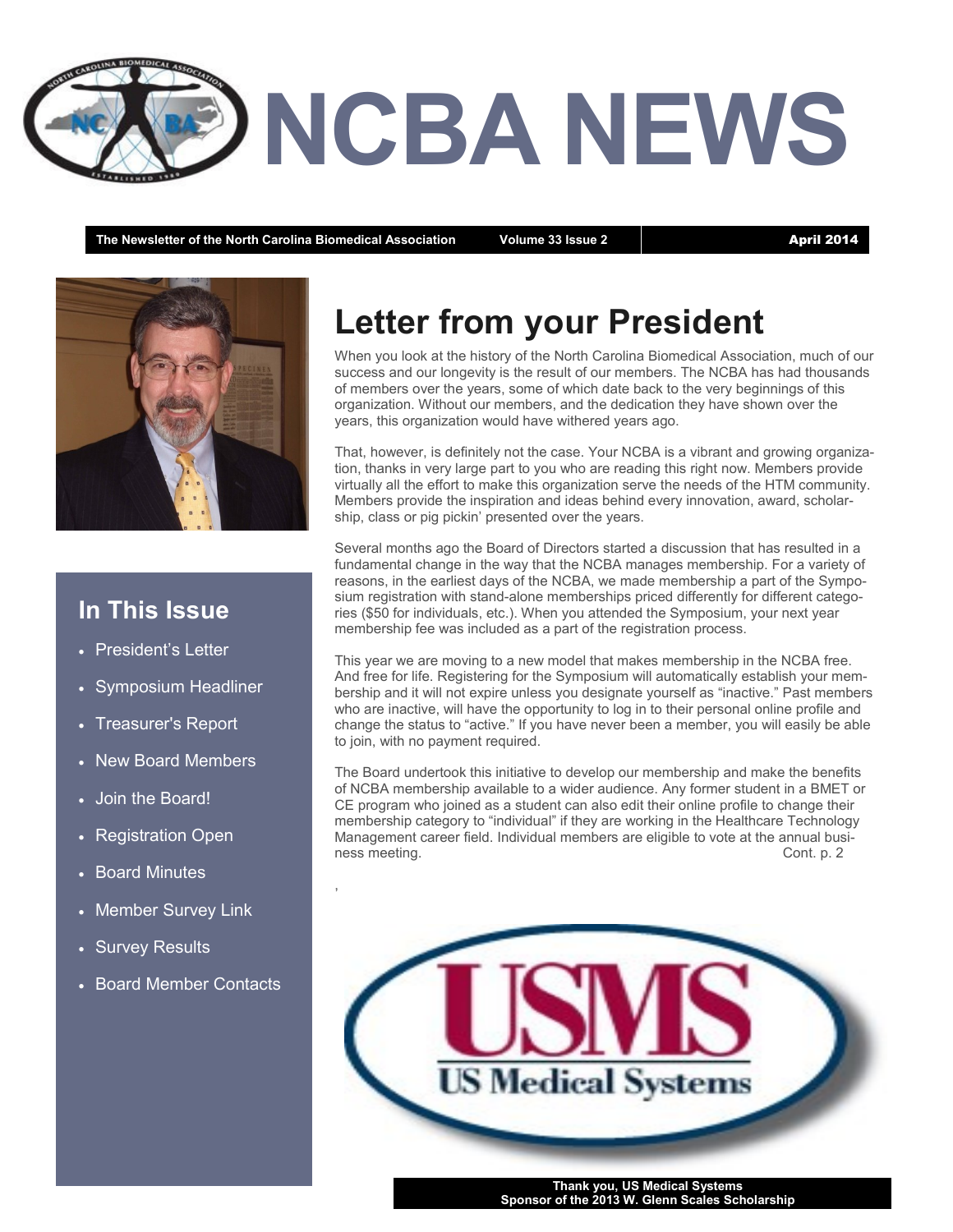#### President's Letter Continued (cont. from p. 1)

Over the next few months, Jeremy Collins, the NCBA Webmaster, must reconfigure a significant portion of the web site backend processing to accommodate these changes, but once implemented, you will be notified by e-mail about how all this will work. In the meantime, watch for updates and respond with any ideas or questions you might have.

I'm looking forward to seeing you at the 2014 NCBA Symposium this September.

All the best.

W. Glenn Scales, CBET-E

NCBA President

**Late Breaking Sad News:** I am very distressed to have to report that long time NCBA member Charles Worrell has recently passed away. Charles was one of the earliest members of the North Carolina Biomedical Association and served in many leadership roles including President in 1988. Charles was recognized as an Honorary Member of the NCBA in 1995 and rarely ever missed the chance to attend the NCBA Symposium. Charles was a gifted technician, an inspiring leader and a great friend. Charles, you will be missed by so many.

W. Glenn Scales, CBET-E NCBA President

# SONODEPOT ULTRASOUND SOLUTIONS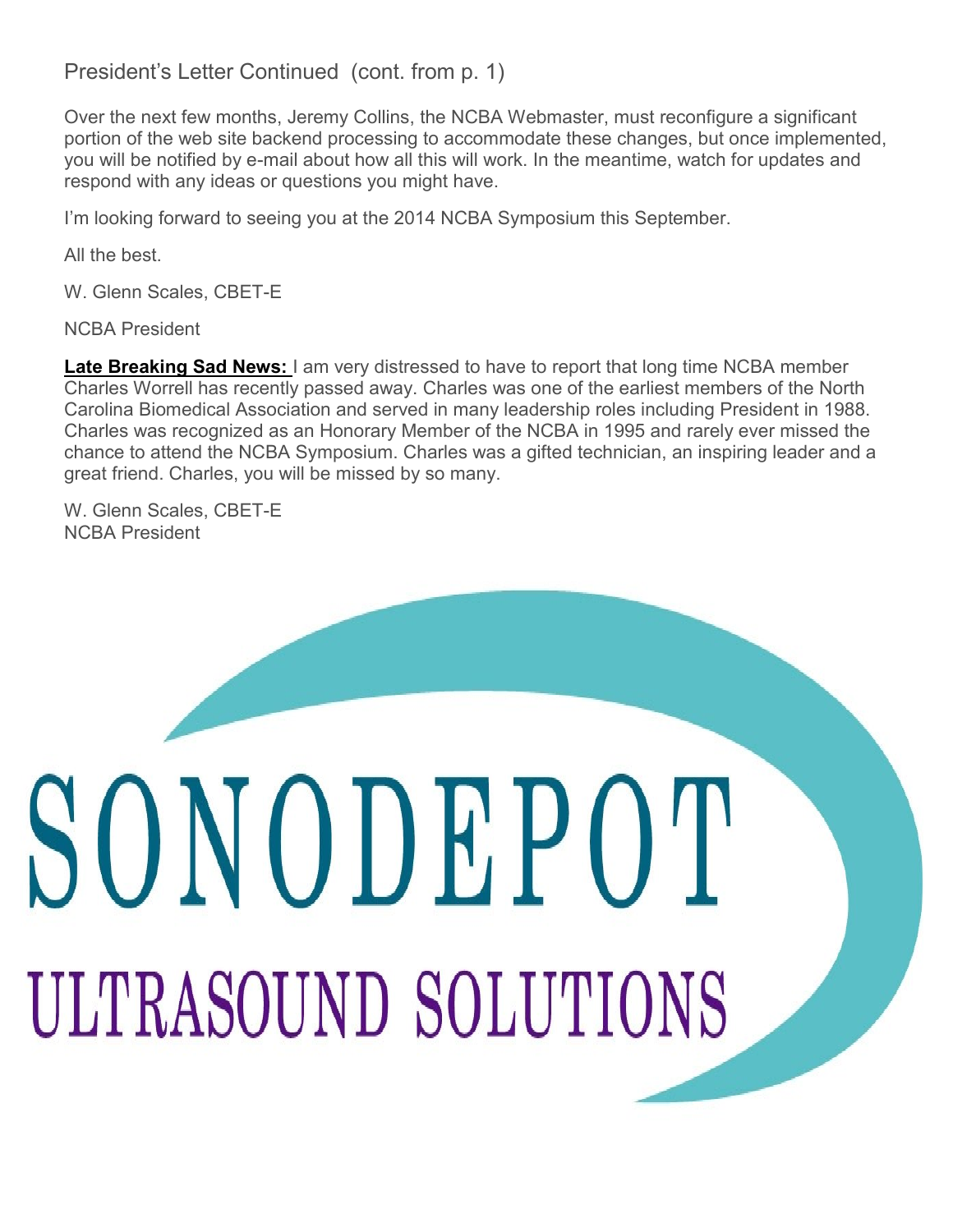# **Symposium Headliners**

## *Events Involving Medical Devices with Alan Lipshultz*



In July 2013, Alan Lipschultz, CCE conducted a highly regarded incident investigation class, hosted by the Duke University Health System Dept. of Clinical Engineering. The class attracted HTM pro-

fessionals and Risk Managers from across North Carolina. Due to the excellent reviews and requests from NCBA members for a follow-up program, Alan will be joining us at the 2014 Symposium on Wednesday, September  $3<sup>rd</sup>$  for another full day program. This will be an excellent opportunity to hear a world renowned expert on medical device incidents.

This seminar will broadly cover the topic events that occur in healthcare facilities that involve medical devices. The seminar is aimed at members of Healthcare Technology Management (HTM) groups (also known as Clinical Engineering or Biomedical Engineering), Risk Managers, and others who have a passion for learning how to improve patient safety while using all sorts of medical devices.

The outline of the seminar follows:

Background: What % of events in your organization do you know about? Definitions of terms. Risk Management: Their role? Relationship to HTM? Policies Are yours adequate? Will staff recognize an adverse event when it occurs? Will staff know what to do when needed? Think before investigating – When not to investigate? Investigation basics Documentation of your investigation

Documentation of your investigation

Case examples of actual events involving medical devices

FDA - Device Problem Codes

Staff Training for both clinicians and members of HTM groups

Alan is President of HealthCare Technology Consulting based out of North Bethesda Maryland. He is a registered Professional Engineer, Certified in Clinical Engineering and a Certified Safety Professional. In the 2.5 years he has been consulting, Alan has done considerable work as an expert witness on a variety of legal cases involving medical devices.

From 1989 to 2011, Alan was the Director of Clinical Engineering at Christiana Care Health Services in Delaware. He received his Master's Degree in Health Care Technology from Washington University, St. Louis in 1973.

Alan has been the Co-Chair of the AAMI Standards board since 1993. In 2006, he was the winner of the AAMI Clinical/Biomedical Engineering Achievement Award. Alan has been the AAMI representative to NFPA 99 (and its precursor documents) since 1975 and is currently chair of the NFPA-99 Technical Committee on Medical Equipment. In addition he is on the editorial board for Biomedical Instrumentation & Technology (BIT).

From 1989 to 2011, Alan was the Director of Clinical Engineering at Christiana Care Health Services in Delaware. He received his Master's Degree in Health Care Technology from Washington University, St. Louis in 1973.

Cont. on next page.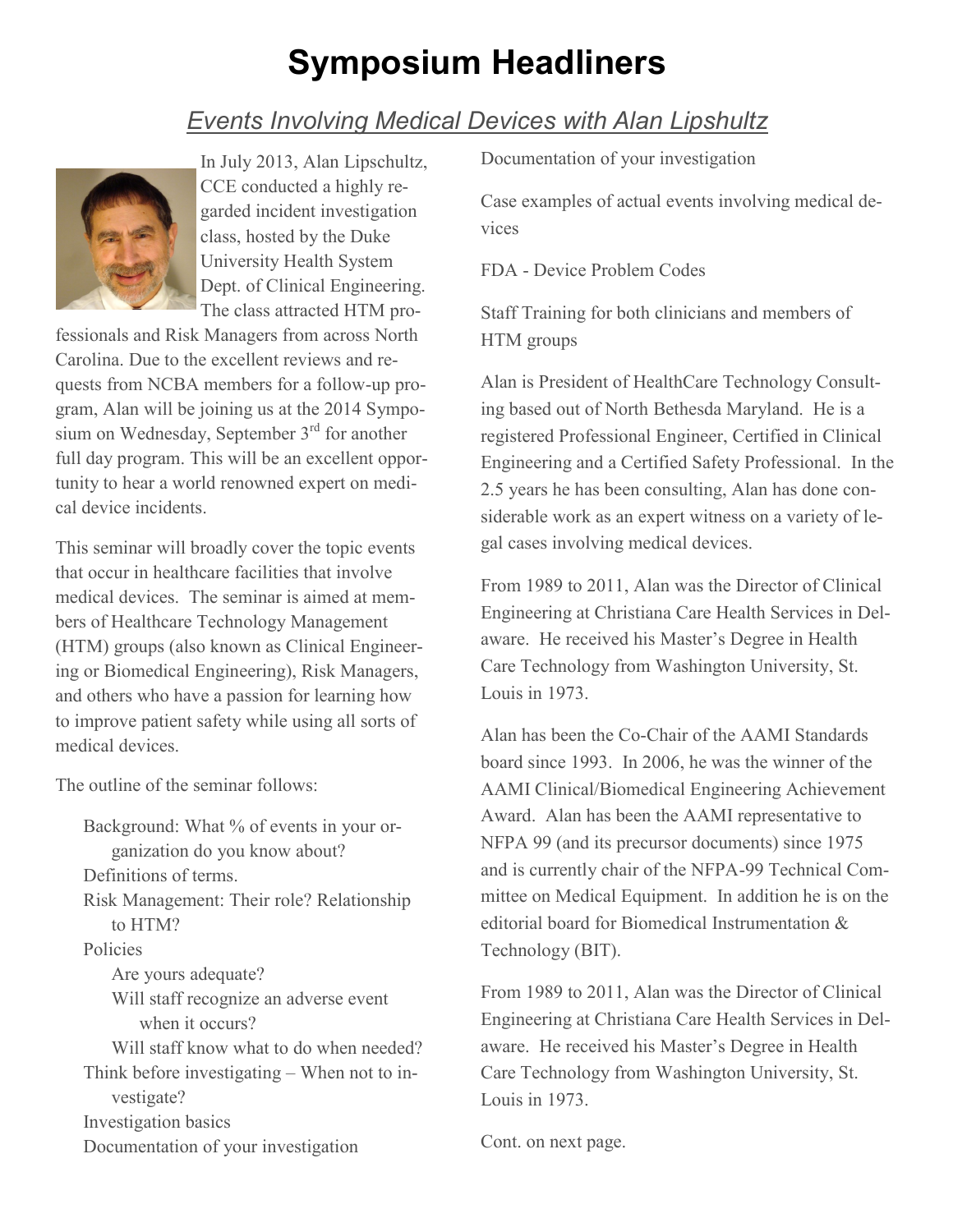# Events Involving Medical Devices (cont.)

Alan has been the Co-Chair of the AAMI Standards board since 1993. In 2006, he was the winner of the AAMI Clinical/Biomedical Engineering Achievement Award. Alan has been the AAMI representative to NFPA 99 (and its precursor documents) since 1975 and is currently chair of the NFPA-99 Technical Committee on Medical Equipment. In addition he is on the editorial board for Biomedical Instrumentation & Technology (BIT).



## **New Board Members**



#### **Tom Bresnahan**

Thomas Bresnahan is a Senior Field Service Engineer with Mindray NA. His career spans over 15 years beginning with National MD which transitioned to General Electric. He relocated to Richmond VA with Datascope which then transitioned to Mindray. Presentation engagements include NCBA, Georgia Biomed Association, Virginia Biomedical Association, Bon Secours School of Nursing, Mindray National Annual Service Meeting, Novant Biomedical and several independent hospitals. Thomas holds an Associates in Biomedical Engineering Technology from SUNY, Medical Certificate in Medical Instrumentation from Touro College NY, BS in CIS from Strayer University and is current with his CBET. He welcomes the opportunity to participate in a strong Biomedical Community.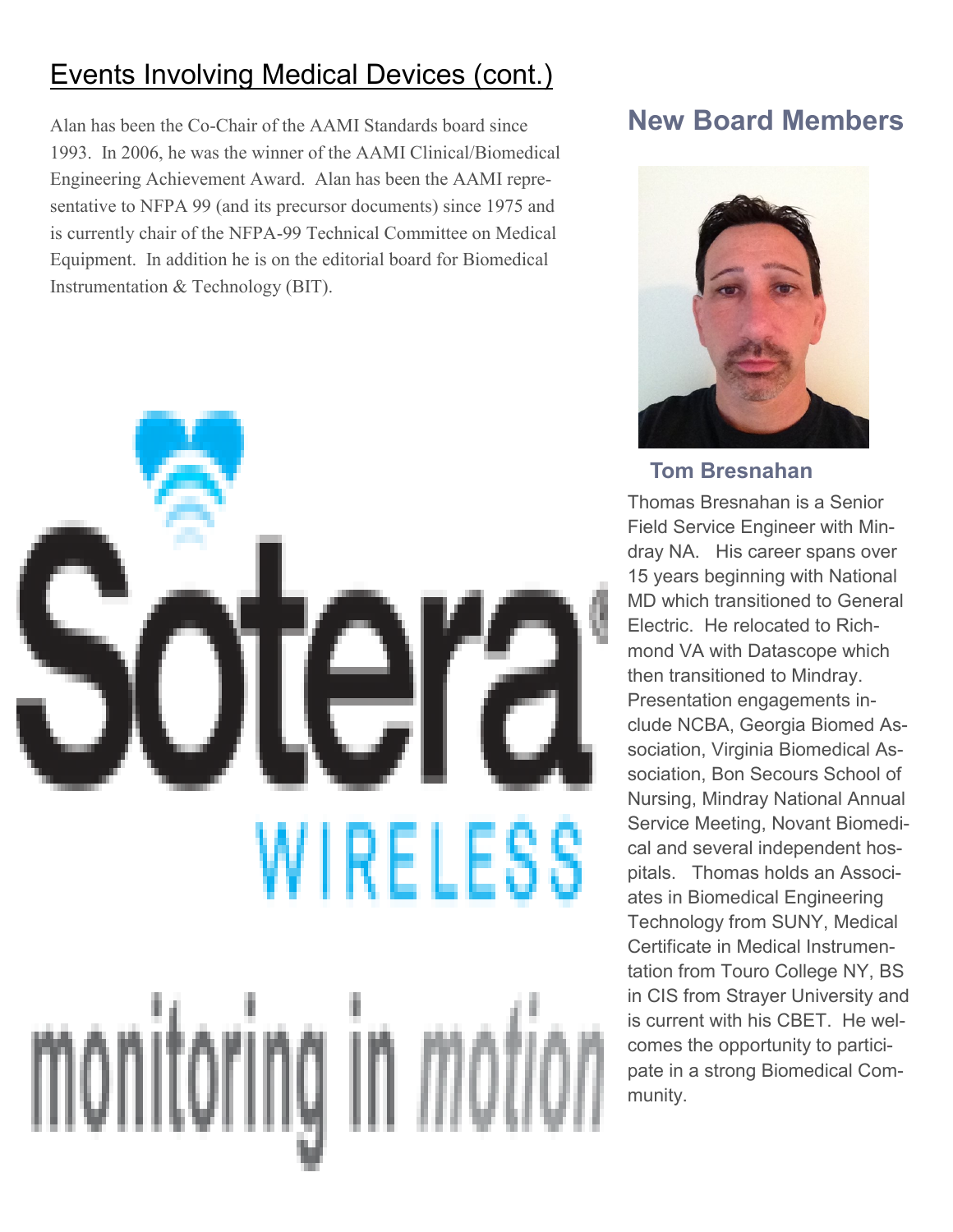# **Dollars and Cents**

# **New Board Member**

# **Treasurer's Report By Sally Goebel, NCBA Treasurer**

*Account balances as of 04/02/2014:*

| <b>Balance Sheet</b>                             |             | <b>Profit and Loss</b>          |              |
|--------------------------------------------------|-------------|---------------------------------|--------------|
| Assets:                                          |             | <b>Total Income:</b>            | \$94,547.58  |
| <b>Current Assets:</b>                           |             | <b>Expenses:</b>                |              |
| Checking                                         | \$13,924.82 | <b>Total Awards Grants:</b>     | \$9,000.00   |
| CD1                                              | \$29,297.50 | Total General Admin:            | \$8,835,22   |
| CD2                                              | \$29,777.59 | <b>Total Professional Fees:</b> | \$7,209.44   |
| <b>Total Current Assets</b>                      | \$72,991.91 | <b>Total Seminar Expenses:</b>  | \$111,456.36 |
| <b>Total Fixed Assets</b>                        | \$527.81    | <b>Total Expenses:</b>          | \$137,030.35 |
| <b>Total Assets:</b>                             | \$72,999.91 |                                 |              |
| <b>Liabilities &amp; Equity:</b>                 |             |                                 |              |
| <b>Total Liabilities:</b>                        | $\$0$       |                                 |              |
| Total Equity:                                    | \$77,592.18 |                                 |              |
| <b>Total Liabilities &amp;</b><br><b>Equity:</b> | \$73,527.72 |                                 |              |





## **Daniel Norman**

Daniel Norman is currently the Team Leader for the Peri-Op team at Duke University Hospital in Durham, NC. He received his Associates of Applied Science degree in Biomedical Equipment Technology from Caldwell Community College and Technical Institute in 2011. Daniel has numerous factory trainings, including Mizuho OSI Specialty Surgical tables, Haemonetice Cell Saver Elite, Berchtold Surgical lights, booms and B&D series tables, as well as GE anesthesia machines (Aestiva and Avance Ventilators) and Sorin heart and lung bypass machines (Sorin S5, SCPC, SCP, ERC, Sorin 3T). Daniel received his CBET certification in May 2013. He plans to start a Bachelors program in Business Administration this fall. He looks forward to beginning his first term on the NCBA Board.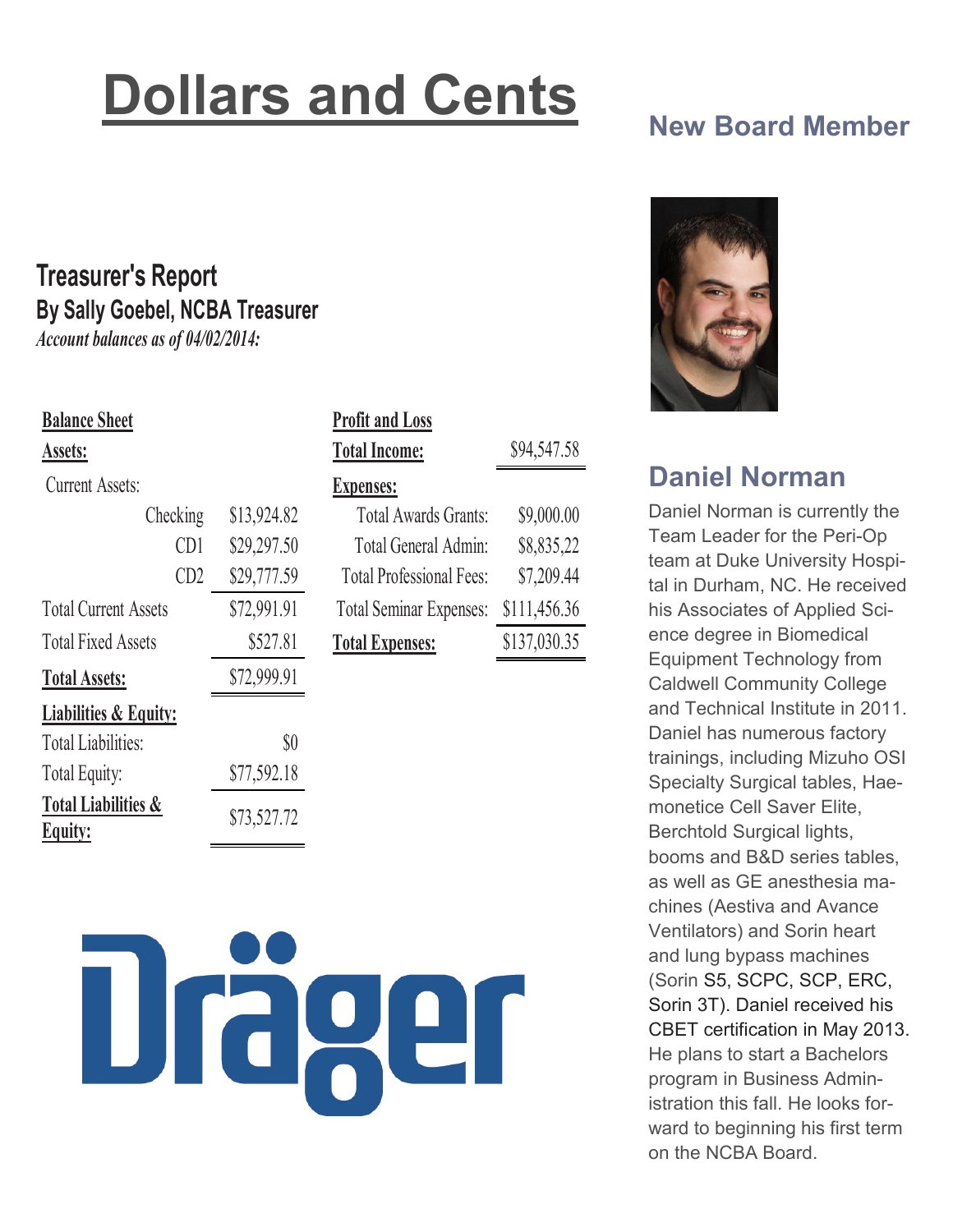# Join In!

#### *U* с піргоніх

#### **Join the NCBA Board of Directors!**

I must admit I was hesitant at first when I was asked to run for the NCBA Board of Directors. I didn't really know much about the board functions and how they carried out their duties. I even wondered if I was qualified. However, I took a chance and threw my name in the hat and never expecting to be nominated, but here I am. Not only elected to the board but serving in the role of Recording Secretary in my first year on the board. I can tell you it has been a great experience for me so far. Everyone, including the grumpy old president (sorry Glenn… actually, he is more of a mentor and friend) has been great to work with. I have found all the board members to be extremely cordial, helpful, understanding, and welcoming. I find them all to be truly professional, experienced, knowledgeable, and well grounded. What is probably most important to me is each board members strong desire to do what's right for the North Carolina Biomed population.

So, if you even think you might be interested and you would like to have input as to how our association is run and help represent this wonderful profession, "Give it a Go"! (as they would say to me in the UK when I was stationed there with the "Forces"). It's as simple as sending me an email, or call me. Just give me a shout or any board member for that matter. Because we really do want to hear from you so we will be another voice strong. It's a great way of giving back to our community and you will get a very strong sense of accomplishment and satisfaction for helping the Health Care Technology Management Profession (what most of us refer to as the biomed community) grow and continue to develop into the mainstream of today's technical healthcare environment here in our great state of NC.

Whether you are a hospital biomed, a field service technician/engineer, an equipment vendor manufacturer rep, a coordinator, supervisor, manager, or one of the many who work and are directly affiliated with our profession…. Email me with your questions or give me your nod to place your name on the upcoming ballet. Voting will take place in early September at our Symposium in Concord. Plan on attending. Plan on volunteering. Join us and I believe you will forever be glad you did.

Contact me @:

[stevenbowers@msn.com](mailto:stevenbowers@msn.com) [steven.bowers@rexhealth.com](mailto:steven.bowers@rexhealth.com) or 919-784-7062.

My Best, Steve.

## **From CRT To MODALIXX®** An Easy Modality Upgrade.



#### **OLD** - CRT MONITOR

Analog signals converted to high resolution Accepts any signal from 525 to 1600 lines High Brightness (1000 CD/M<sup>2</sup> Optimum) 1500:1 contrast ratio



NEW - MODALIXX G202MD MODALIXX GC8MD

**Now with DVI-D Input!** 

**Click For More Info** 

The Modalixx line of products is the first universal solution for a medical modality CRT monitor replacement with a premium medical jrade LCD display. Fully Compatible with: GE, Siemens, Toshiba, Shimadzu, Philips, and more.

#### More Optimal Solutions for Medical Imaging and Peripherals

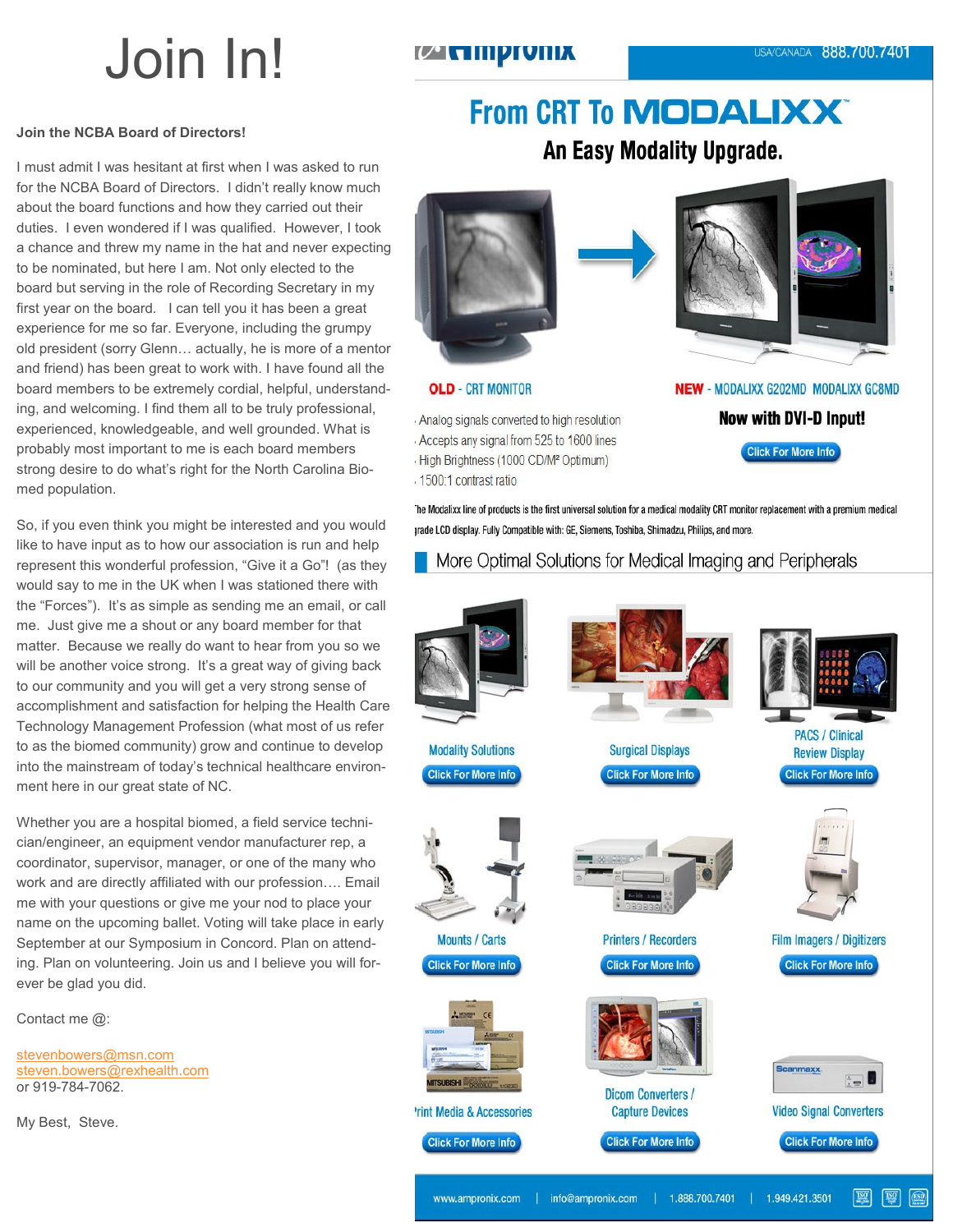# 2014 NCBA Symposium and Expo

# **Hotel Registration is Open**

\*\* . Make sure you put the code **BIO** in the Group/Convention Code blank. Be careful not to enter the BIO code in Promotion/Offer Code or Corporate Account blank!. You can also reserve your room by calling the hotel @ 704-455-8200 or 1-800-EMBASSY **The cut off date for the group price is 7/25/14**

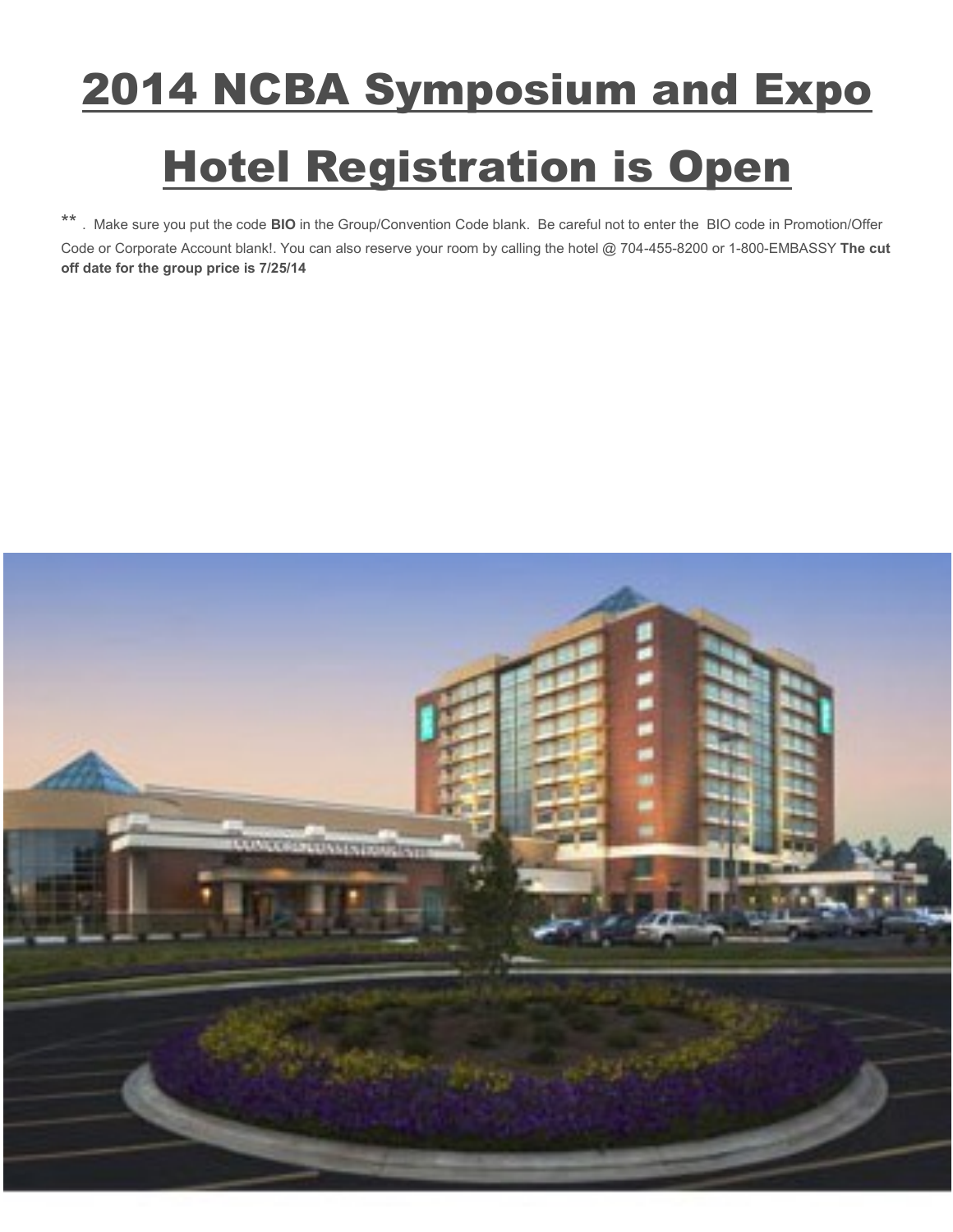#### **North Carolina Biomedical Association**

#### **Board of Directors Meeting Minutes**

**January 10th, 2014**

#### **Rex Hospital**

**\_\_\_\_\_\_\_\_\_\_\_\_\_\_\_\_\_\_\_\_\_\_\_\_\_\_\_\_\_\_\_\_\_\_\_\_\_\_\_\_\_\_\_\_\_\_\_\_\_\_\_\_\_\_\_\_\_\_\_\_\_\_**

#### **Call to Order & Welcome @10:10 AM**

#### **In Attendance:**

Sally Goebel; Greg Johnson; Jeremy Collins; Michael Rickman; John Noblitt; Helen Jones; Glenn Scales; Codi Nelson; Chad Granade; Clint McCoy; Steve Bowers; and Thomas Bresnahan.

Not in Attendance: Paul Mundy; Michael Bargesser; Paul Strachan; & David Wilson

December minutes were reviewed and approved

#### **New Business**

Resignation from the Board of Directors by Linda Leitch received

Nomination for the open board position was discussed and reviewed

Tom Bresnahan CBET - was onboard for introduction and presentation of his request to serve.

Motion was made and voted on to adopt Tom as an appointment nomination.

Vote was carried and the appointment was confirmed for a remainder 1 year term.

#### **Treasurer's Report:** Sally Goebel

Profit and Loss statement reviewed – May 1 2013 through Jan  $9<sup>th</sup>$ , 2014

Balance Sheet Reviewed

Total Assets \$77,592.18

Motions made and affirmed to approve the treasurer report.

Further discussions held regarding donors, sponsorship, and sources of income to continue and enhance education and scholarship commitments.

#### **Membership Report:** Chad

647 active members \_ 503 inactive \_ 10 pending \_ for total of **1160** members.

- Discussion of developing a survey as part of registration for new members to collect information regarding contact info, email, organization they represent, education interests, symposium requests/information, and possible interests with serving on the board.
- Continued discussion regarding registration cost structure. To be further reviewed for future announcement and promotion.

#### **Education:** Clint, Group

Excellent progress made thus far in establishing symposium education topics, classes, and instructors. Continuing to follow up with track chairs to establish and confirm remaining slots and opportunities.

Several ideas and options discussed for meaningful classes and training offerings.

Desired deadline to have all classes established is 15 April.

Ideas for developing brochure packets for mailings and enhance memberships discussed and reviewed.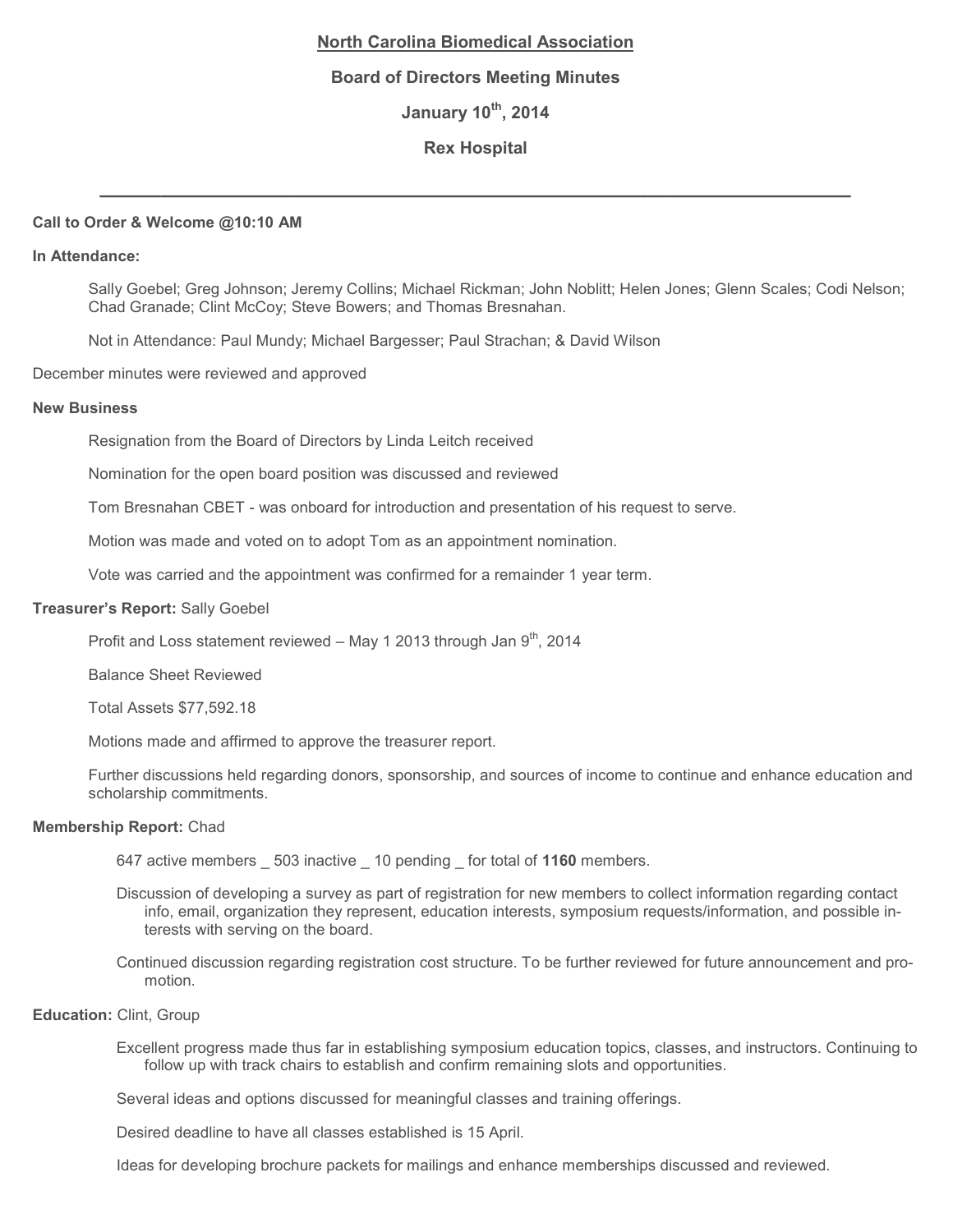#### **Newsletter**: John

Information, pictures, and articles to be sent in for composing a forthcoming January/February newsletter for membership. Specific information on new board members, awards, and upcoming events desired.

#### **Web Site & Social Media**

Collaboration of the web and social media site to become an ongoing focus to promote events, membership information, scholarships, and education.

Discussion on ways to improve the online membership process.

#### **Shop of the Year**: Helen

Email, SOY Information, and links for nominations to be directed to Helen for review and preparation.

Newsletter and Website to highlight SOY winners and nominees

#### **Symposium Planning**

Hotel registration for group discount is currently available

Group convention code to enter when registering is **BIO**

Future options for symposium locations discussed and considered

Recommendation made to survey membership for preference of future locations

Motion made and confirmed to obtain a survey provider for purposes of obtaining opinions, preferences, and ideas of membership on a variety of topics.

Pig Pickin' and alternative meal options discussed and to be reviewed further.

#### **Vendor Relations**

Vendor agreements and contract proposal format presented to the board for review and approval.

Changes recommended to the vendor contract to reflect the current edu track structure.

A preferred vendor list to be established based on sponsorship, support, and involvement.

Newsletter editor and vendor coordinator to provide vendor links, addresses, and contact information that will be updated by the webmaster.

#### **Supplies, Bags, Shirts and Misc Registration Items**

An inventory has been conducted on current supplies

Future bag selection will be based on cost, preference, and vendor support/sponsorship.

Additional registration items discussed for recommendation

#### **Golf Event**

Additional solicitation efforts will be conducted to support membership and provide vendor advertising options.

#### **Additional Education Options**

Ongoing efforts, discussion, and review of potential options for stand alone classes, education, and training for membership.

#### **Adjournment**

Next meeting will be held in Lenoir, NC on 7 February 2014

Meeting adjourned at 14:53.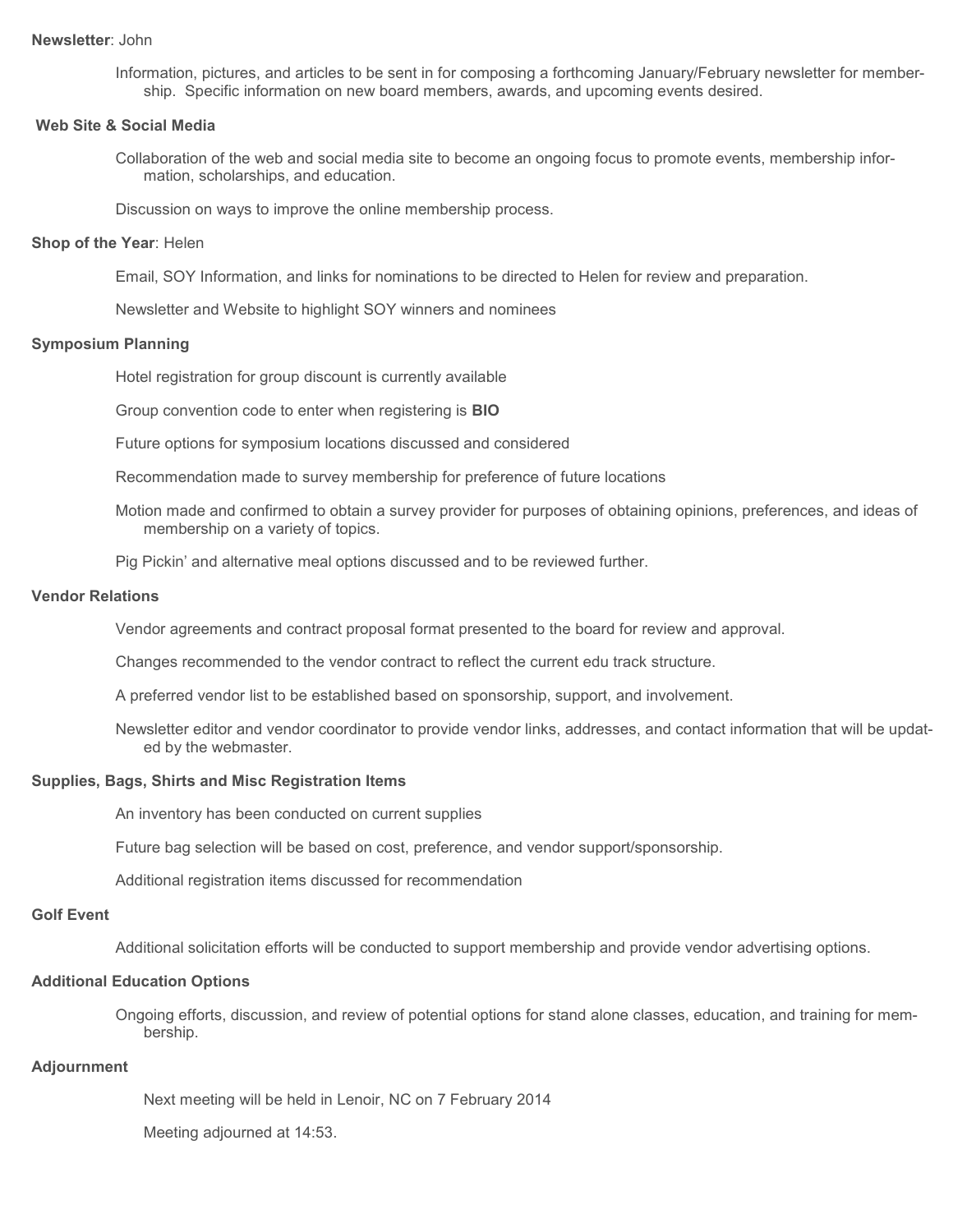# **Information Technology Class**

# **Survey Results**

IT Survey Report from newsletter link to survey monkey.

Scored on Importance to Job Performance

- 1. Determining where connectivity issues stem from 9.o
- 2. Troubleshooting protocols before calling IT 8.8
- 3. Troubleshooting switches, ports, routers 8.7
- 4. Troubleshooting hardware 8.4
- 5. Connectivity and pinging 8.2
- 6. Effective communications with IT professionals 8.2
- 7. Wireless Technologies 802.xx 7.7
- 8. Troubleshooting software 7.7
- 9. Troubleshooting VLANs 7.7
- 10. Virtual desktops 7.6

Suggested Classes: iPv4 to IPv6 change. Remote access to internal systems, (methods and applications).

Device connectivity into an EMR, Middleware for Epic

New Survey Monkey— If the NCBA Symposium were to move, where would you like to see the symposium held?

www.surveymonkey.com/s/NCBAsymposiumlocatoin



### **Contact Us**

**We are here to serve you!** 

**North Carolina Biomedical Association** P.O. Box Lenoir, NC 28645

Visit us on the web at www.ncbiomedassoc.com